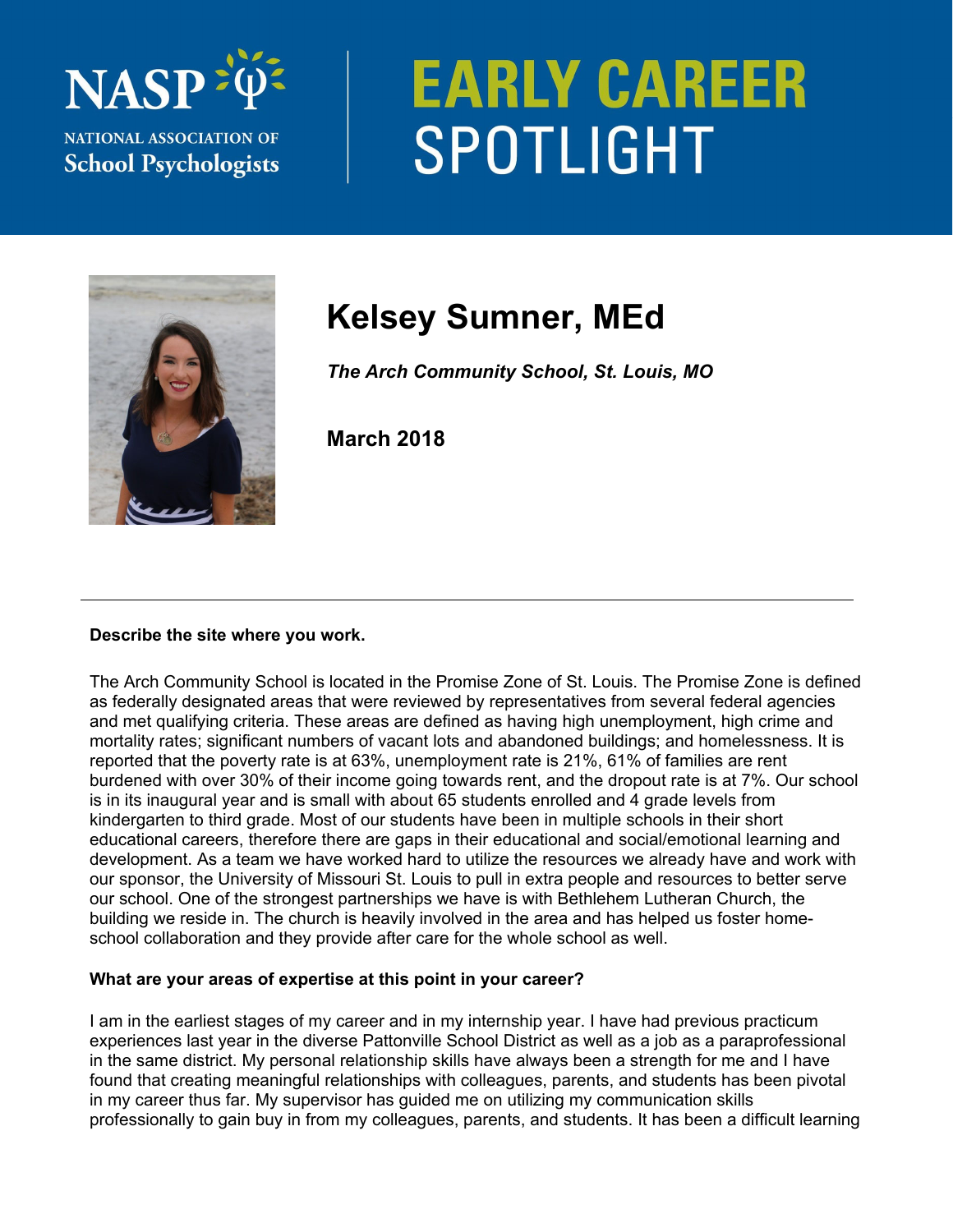curve to find creative ways to collaborate with families and get them involved. As a school we rely heavily on the after school program to do most of the communication to parents. As a school psychologist I have realized that although it is difficult to get parent buy-in, it is integral for the students to succeed. Teaming to help students receive what they need to succeed is a passion of mine and I hope that I can continue to collaborate with professionals and grow my skills in this area.

#### **How do you see yourself as an advocate for mental health services and/or for students in your placement and community?**

There are multiple ways that I advocate for mental health services in my school. I came to this internship with some counseling experience in my course work but not any extensive training. I am thankful that as a charter school sponsored by the University of Missouri St. Louis, we have access to services and teams that are willing to partner with our school. In my role I am the only mental health provider because we do not have a counselor or social worker currently. I have worked closely with the consultant from UMSL to look closely at our funding and how we cleverly use our staff and resources. The CHADS coalition has been an essential component of social/emotional growth at our school. We currently have two mentors and one counselor who come in and provide services one day per week. I have worked closely with the counselor to gain skills and collaborate with teachers and myself to continue the lessons she does with the students when she is here. My skills have improved and the students are getting a more comprehensive counseling experience. CHADS has helped the school by providing other free services parents can access outside of school as well if they are in crisis or are in need of extra support. It is important to me that the parents feel supported as much as the students do because parenting is a hard job and we want the best outcomes for the whole family. I have been implementing the Second Steps social emotional curriculum since January in the kindergarten and first grade classrooms. This curriculum has fostered fun activities and productive conversations about emotions and breaking apart what the various emotions look like and how that can change the way you might treat someone. I am impressed with the growth I have seen from the children and the skills I have seen generalized outside of the lessons. The school is still extremely challenging and there is work to do, but we are starting to see small steps of progress.

#### **Describe how you view your role as an advocate for students and the community you work in?**

 Due to my role as the only mental health professional in the school, I take my role as an advocate very seriously. I am the moderator for all services that push in to our school and I am in charge of communicating from the service providers to the staff and from the staff to the service providers. I am in charge of all consent and organization of which students receive which services and the time that the student receives those services. Missouri is still a state that uses the discrepancy model and with that it can be difficult to provide students with the most appropriate educational diagnosis. The majority of our students are dealing with past or present trauma in their lives. The research has shown that the number of traumatic experiences a person experiences is directly related to the struggles they may face in the future. It would be easy for me to label these students with an incorrect educational diagnosis based on the behaviors we see at school. I have teamed with colleagues to put effective practices in place to help students work through their emotions and cope in school rather than labeling them without intervention. The consultant for the University of Missouri of St. Louis has helped connect our school with a behavior specialist for a tier 3 behavior intervention room and school wide behavioral supports. I have collaborated with the behavioral specialist to facilitate school-wide behavior expectations and procedures and then take that information to the rest of the staff. I am the facilitator for these conversations among the staff and then I take those ideas and work with the behavior specialist to finalize the plans and expectations and help collect data. I am thankful for all of the support our school has had this year and I am hopeful that we will continue to refine our services.

#### **Describe something that has surprised you about your career thus far.**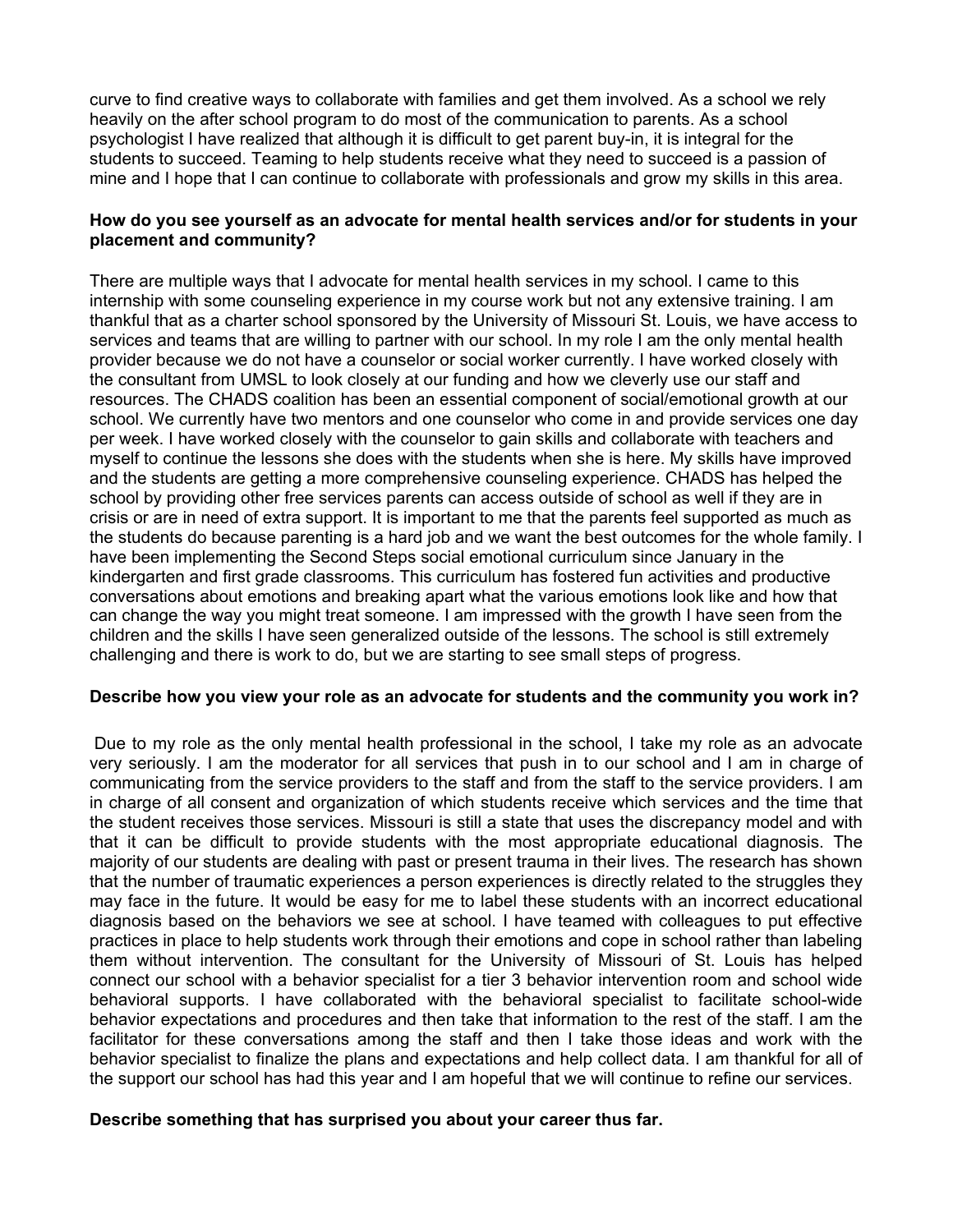I have been the most surprised at the emotional dysregulation of the students at my school. It has allowed me to view school from a different perspective. Tasks that seem easy such as sitting on the carpet, walking in a line, or ignoring other people are actually a difficult challenge for most of our students. It is impossible to break it down to simple cause and effect but I believe that trauma and technology are variables that impact their behaviors immensely. Based on observations of the children when parents are around, there is often a screen close by that they use for entertainment. I am realizing that this instant gratification is something that most children are facing. Teachers are having to become as entertaining as a tablet or phone and it is never going to happen. So often school has to be the 'bad guy' and teach children patience and breathing. Unfortunately due to the aggressive and explosive behaviors I have had to use my CPI training more than I would hope to do in my entire career. The thing that has surprised me the most has to be that the students that have fought the staff and myself the most have also shown the most love and appreciation in small moments. This work is hard work but giving those difficult kids a person that they know they can trust makes it all worth it.

### **What challenges have you faced in your early career, and how have you handled them?**

I have faced many challenges in my early career, the main one being that I am working in a brand new school. I have been pushed physically, emotionally, and mentally in this job. The challenges have come from the daily struggle to regulate children and keep them safe when they are fighting each other, the teacher, or themselves. The level of noise from children upset, crying, and screaming has been exceptionally challenging when I am trying to test, write reports, or have meetings with parents. Due to the behavior challenges being significant I have also faced challenges of balancing behavior management with doing my job requirements. I think this work balance is a common struggle among school psychologists and too often the answer is piling on work at home to keep up with deadlines. We are supposed to be doing what is best for kids and families and often I am torn about what that means to me. I made some adjustments to my schedule to come in earlier and block out time with my supervisor that I devote all of my time to learning the technical parts of my job. It took me a couple of months to get a self care plan in place, but now I am hyper aware of how my body feels and then setting time aside from other activities to focus on me by either working out, cleaning, or doing some hands on activities. Sometimes this comes at the expense of sleep and sometimes this comes at the expense of family and friend time; but sacrificing that time to help me manage my stress level is worth it to me. I have helped myself the most by leaning on other professionals and not being afraid to ask for assistance with problem solving, behavioral strategies, or best practice questions.

#### **What advice do you have for other early career school psychologists?**

My best advice for other early career school psychologists is to put yourself first and do not try to do everything on your own. Focus on your problem solving model in the beginning of the year and try to stay away from helping out other teachers and staff. If I could have teamed up with colleagues and gotten these processes in place I believe we wouldn't have gone through such a difficult learning curve. Have a plan for the end of the day to help yourself get organized for the next day. That has helped me come in to work ready for any challenges that may happen because I am already prepared for my meetings and interventions. Lastly, remember to talk to students and spend time in classrooms, it will remind you why you got into the field and it will help form those relationships.

#### **How has your NASP membership benefited you?**

My NASP membership has helped me in more ways than I initially realized. I am so fortunate to have found NASP and been able to attend two conferences so far. Each year I attend, I meet people doing amazing things for the field, kids, and families! They give me the excitement to take some of their resources or skills back to my schools and make myself a better school psychologist. I have found most of my resources from NASP handouts and powerpoints. When I get to a roadblock and I am